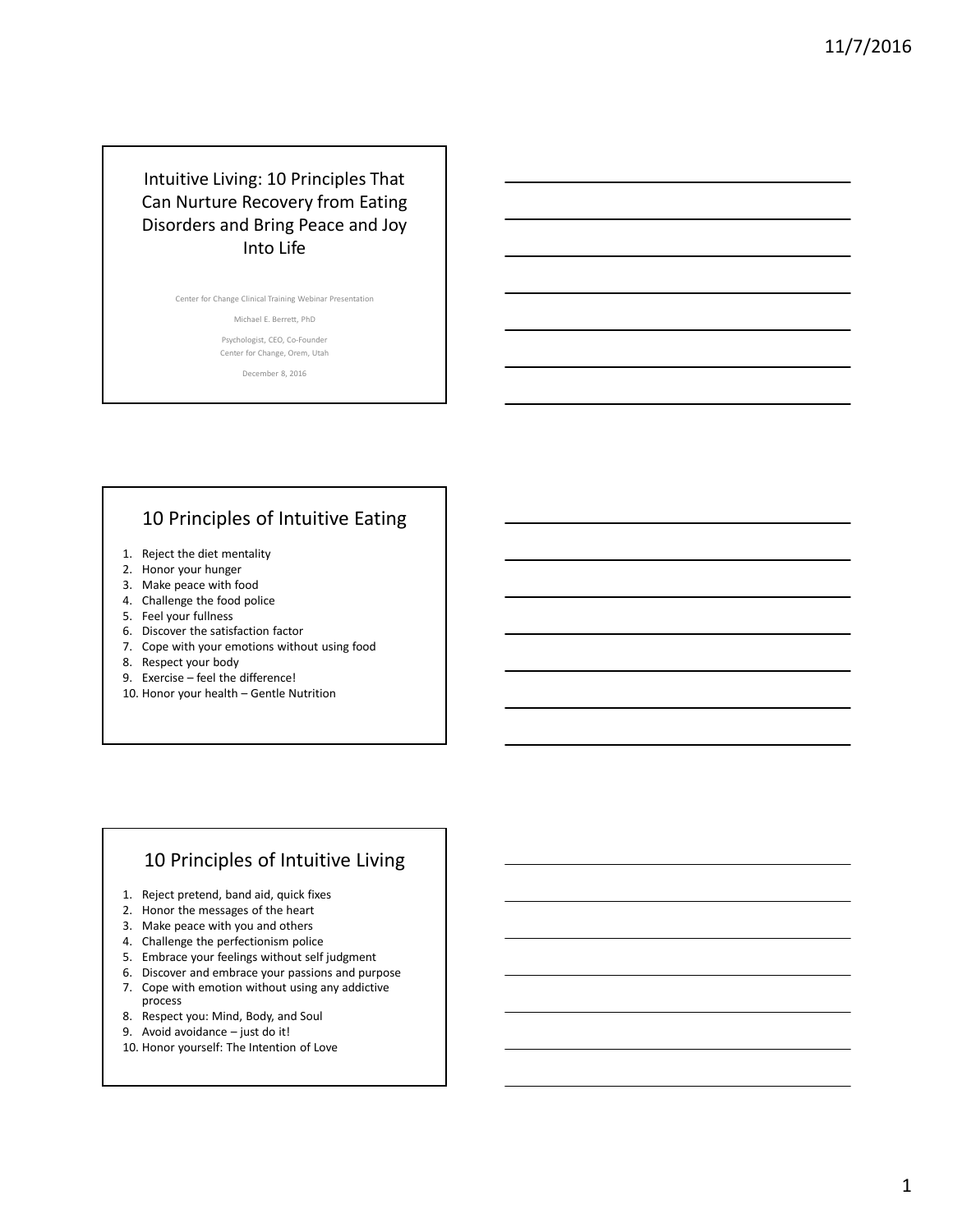#### Research and Intuitive Eating

- 1. "Can Eating Disorder Patients learn to eat intuitively? A two year pilot study, Richards, Crowton, Berrett, Smith, Passmore, currently in review, Journal of Eating Disorders: Treatment and Prevention
- 2. Tribole, E., & Resch, E. Intuitive Eating: A Revolutionary Program That Works (2nd Edition), New York, St. Martin's Press, 2003
- 3. Van Dyke, N., & Drinkwater, E.J., (2014) Relationships between intuitive eating and health indicators, Public Health Nutrition, 17(8), 1757-1766
- 4. Tylka, T.L. & Wilcox, J.A. Are intuitive eating and eating disorder symptomatology on opposite poles of the same construct? Journal of Counseling Psychology, 53(4) 474-485
- 5. Cole, R.E., & Horacek, T. (2010) Effectiveness of the "anybody knows when" intuitive eating pilot program, American Journal of Health Behavior, 34(3), 286-297

# Research and Intuitive Living

- 1. "Spiritual Approaches to the Treatment of Women with Eating Disorders," P.S. Richards, R.K. Hardman, M.E. Berrett, American Psychological Association, Washington DC, 2007 (pages 98-104 on the "heart")
- 2. "The Role of Spirituality in Eating Disorder Treatment and Recovery," Berrett, Hardman, and Richards, in "Treatment of Eating Disorders: Bridging the Research Practice Gap," by Maine, McGilley, and Bunnell (Eds.), Academic Press, New York, 2010
- 3. Childre, D., & McCraty, R. (2001) Psychophysiological correlates of spiritual experience, Biofeedback, 29(4), 13-17 4. McCraty, R., Atkinson, M. & Tomasino, D. (2001). Science of the heart: Exploring the role of
- heart in human performance, Heartmath Research Center, Boulder Creek CA: Institute of Heartmath, Publication No. 10-001
- 5. McCraty, R., Atkinson, M. & Bradley, R.T. (2004a) Electrophysiological evidence of intuition: The surprising role of the heart, Journal of Alternative and Complementary Medicine, 10(2), 133-143
- 6. McCraty, R., Atkinson, M. & Bradley, R.T. (2004b) Electrophysiological evidence of intuition: A system wide process, Journal of Alternative and Complimentary Meidicine, 10(2), 325- 336
- 7. McCraty, R., Bradley, R.T., Tomasino, D, (2004-2005), The resonant heart, Shift: At the Frontiers of Consciousness, 5, 15-19

## Reject the Diet Mentality

- Diets are often an attempt to do an external fix on an internal problem
- Good food/bad food dichotomies is a set up for feelings of guilt, deprivation, and consequent eating behaviors
- Reject and fight the media myth of the thin ideal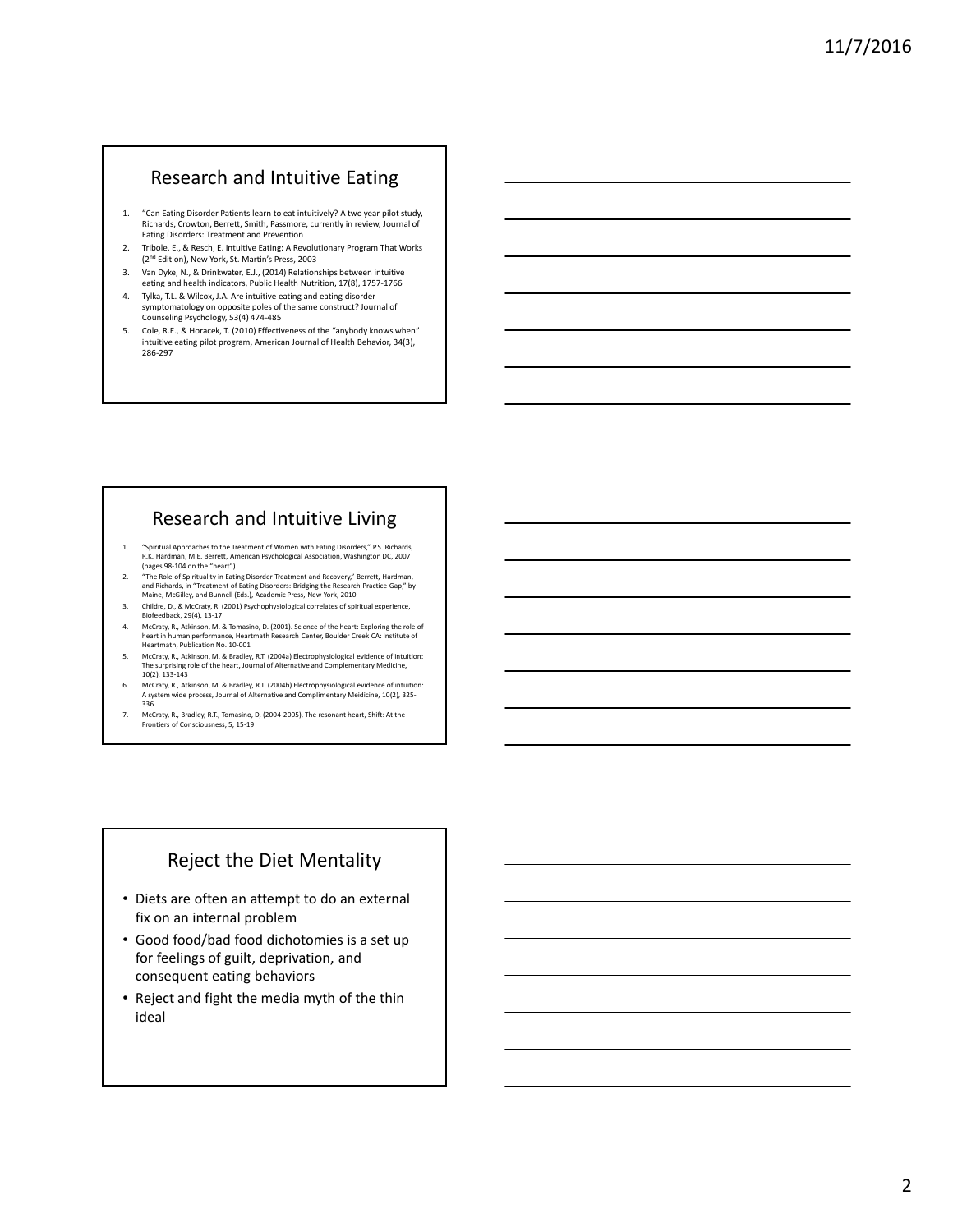#### Reject Pretend, Band aid, Quick Fixes

- Pretend, denial, minimization, and avoidance don't work
- Micro management of the body and over control doesn't work
- We best solve problems by getting to the core of the matter
- The only way to recovery and healing is straight through – not around
- STORY Ben, boating accident, nightmares, distraction, dreaming the whole dream

## Honor Your Hunger

- Learn to once again listen to your hunger and then honor it by following what is says
- Learn to tell the difference between emotional cues to eat and hunger feelings
- DO look to trustworthy loved ones and professionals to help you know when it is time to eat while you are learning to be an intuitive eater

#### Honor the Messages of the Heart

- Impact of eating disorder on listening to the heart is devastating over time
- Thoughts, Feelings, and Heart are different and distinctly separate experiences
- Thoughts and Feelings important and helpful information
- Messages and Impressions from the heart are critical information especially in decision making
- The symbolic and literal heart represents the individual beliefs and<br>has different meaning for each person. Whether is it for you,<br>providence, sensibility, sensitivity, unconscious mind, the best self,<br>guru within, real
- ACTIVITY Thoughts, Feelings, Heart this morning: SHARE
- STORIES crumpled piece of paper, Kenya boy with apple, Reggie Kilimanjaro socks, gloves, and care for parents, bike shop keeper, taxi driver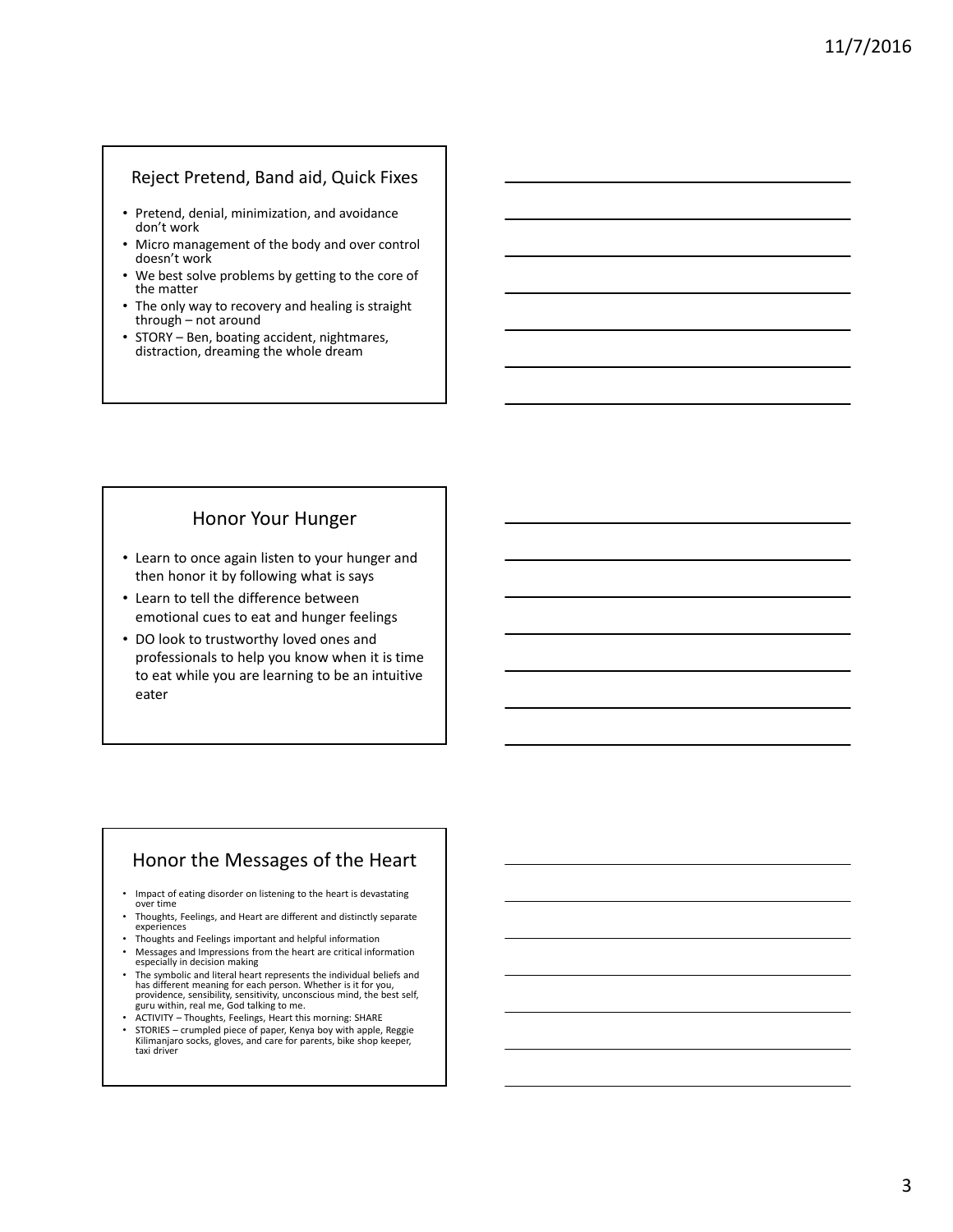#### Make Peace with Food

- Deprivation eat guilt cycle is a set up for failure
- We have to quit making food and our desires and our bodies the enemy
- Learn what you like, allow yourself to eat food you enjoy
- Moderation is a natural consequence of permission for food

## Make Peace with You and Others

- Begin to notice and become a witness to your thoughts, feelings, and desires
- Give yourself permission to feel what you feel without any judgment
- Learn about self deception the process of ignoring moral imperatives, and impressions of the heart and the creation of a heart at war
- Actively define our own step by step process of forgiving others and take another active step
- Apply our model of forgiveness to ourselves
- Learn to give yourself good intent
- When revisiting difficult past experiences and/or decisions – then look honestly and you will find compassion

# Challenge the Food Police

- Challenge the food police in your mind
- Challenge the social food police
- Defy peer approval driven "fashionable" eating behavior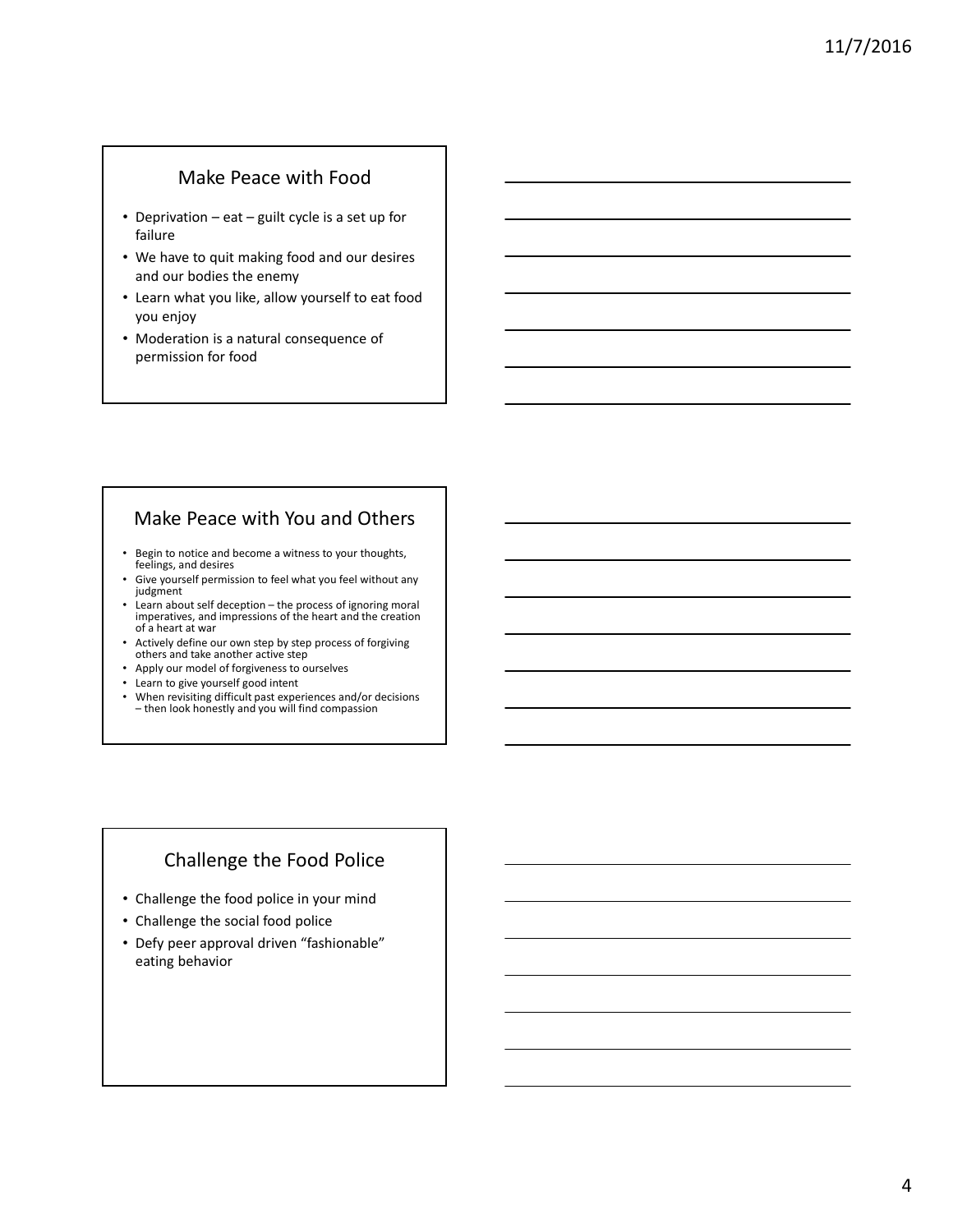# Challenge the Perfectionism Police

- Challenge the trap of perfectionism
- The trait is not the downfall it is the mismanagement of it that can hurt us • Recovery from an eating disorder requires overcoming the eating disorder and
- properly managing perfectionism (Jenni Schaefer) • Perfectionism comes from a place of not good enough with need to make up for
- perceived deficits • Striving for excellence comes from a place of understanding capabilities and living them
- 
- Make a few mistakes • Sit around and do nothing
- Learn to find joy in presence rather than accomplishment
- Watch out for the ED and cultural model of self worth
- Other indicators of value: intention, principled living, hard work, following the heart, love, presence, sharing, giving, receiving, talents, gifts, uniqueness, connectedness

# Feel Your Fullness

- Listen for body signals which tell you are no longer hungry
- Learn to discern the true hunger signals from emotional eating cues
- After noticing fullness then respect your fullness
- Learning hunger fullness increases conscious eating
- Eat without distractions so you can pay attention to messages
- Honor your conscious decision to stop eating
- Consciousness increases power, choice, and success
- Once full look for other ways to fill your perceived emptiness

## Feel and Embrace Your Feelings Without Self Judgment

- Pay attention to your feelings
- Feelings are only feelings
- We can influence and change our feelings, but cannot and need not rigidly control them
- Keep the judgment out of it. Be a witness only not a judge.
- STORY Kids, angry at their anger reject their anger and reject them. Later – able to embrace and validate "I can see why you are mad. I am hard to live with sometimes." Need to do this with ourselves too!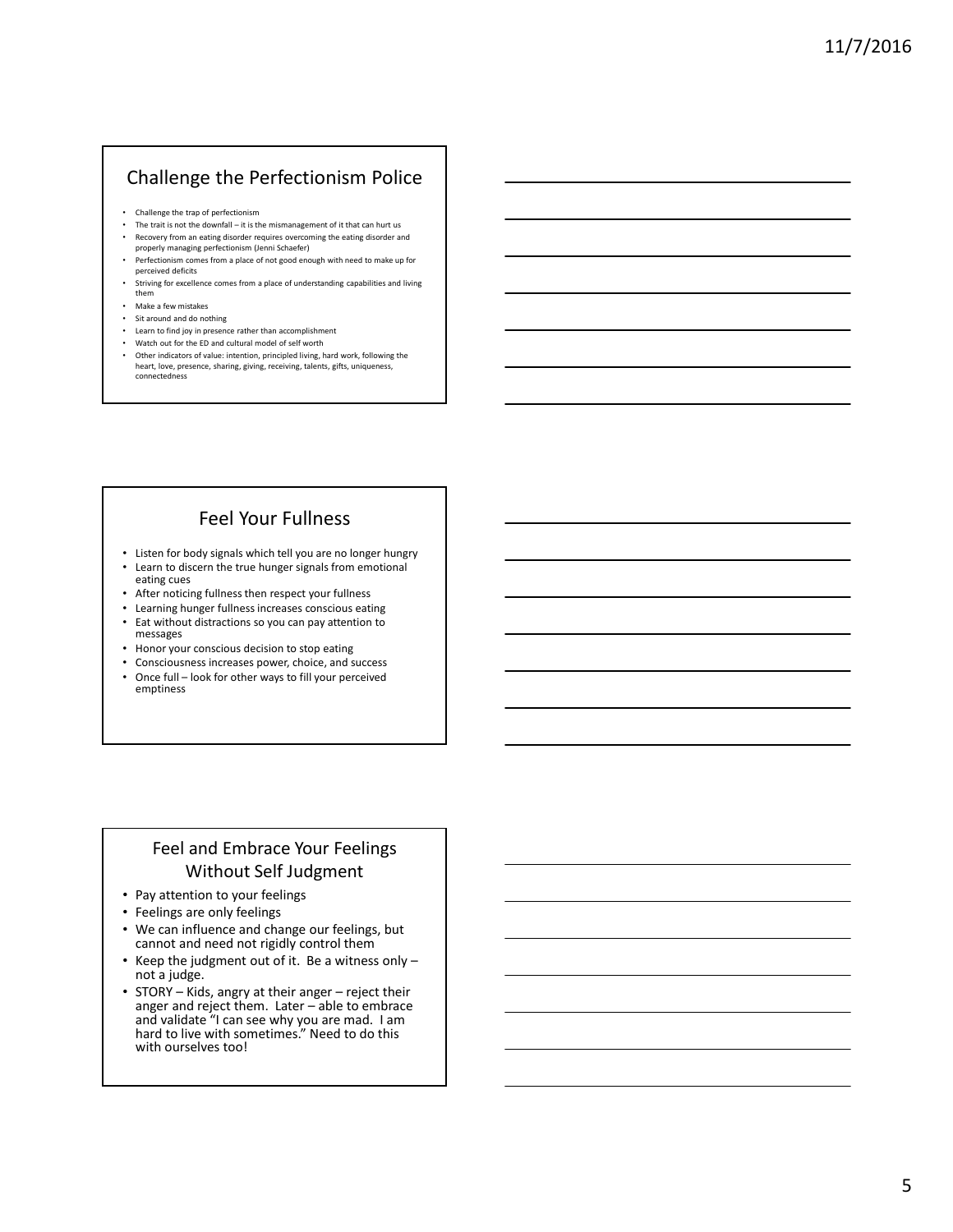## Discover the Satisfaction Factor

- Satisfied now often leads to eating less later
- Ask yourself what you really want to eat
- Provide yourself with a great variety of food
- Reclaim your right to pleasurable and satisfying eating

#### Discover and Embrace Your Passions and Purpose

- Ira Saker: Reclaiming Yourself
- When we are involved in our passion there is not as much room in our lives for the eating disorder
- Figure out what you really enjoy doing and do it
- ACTIVITY How much of your life do you spend doing what you really love doing? Talk to your neighbor about something you really love to do that you are not doing much of.

## Discover and Embrace Your Passions and Purpose (Continued)

- Do only exercise that you enjoy doing
- What do you want to have, see, learn, feel, experience, teach and give in your life? Who do you want to become, how do you want to approach life, how do you want to live on the inside and the outside? Are you living this?
- Passion: what makes you tick?
- Purpose and Meaning: what are the deepest desires?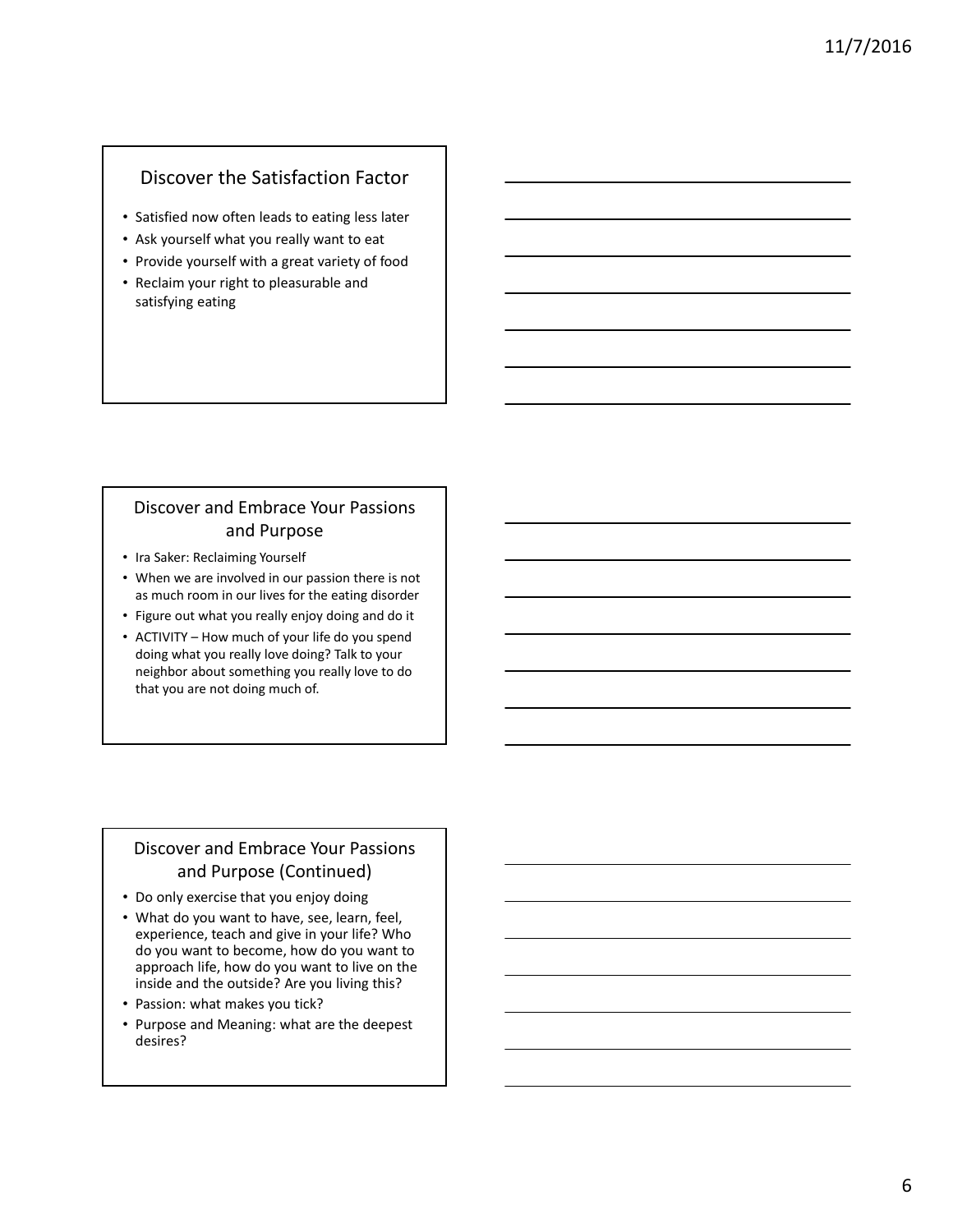## Discover and Embrace Your Passions and Purpose (Continued)

- STORY: My own addiction and desire to help others lead to Center for Change
- STORY: My spiritual experience in the VW survival tears – love – you've got to help the young people
- In the ED we stop dreaming
- ACTIVITY: What did you stop dreaming about? Unfulfilled dreams?
- We end up settling for the consolation prize. Never settle for the consolation prize. Go for what you want.
- Resurrect and create rites of passage rather than the new replacement: Rights through entitlement

#### Cope With Your Emotions Without Using Food

- Find ways to comfort, nurture, distract, resolve your issues without using food.
- We all experience anxiety, fear, loneliness, boredom, and anger
- Learn the continuum of emotional eating: sensory gratification, comfort, distraction, sedation, punishment
- Meet your needs without eating
- Other ways: rest, pleasure, expressing feelings

## Cope With Emotion Without Using Any Addictive Process

- Feelings are instructive, important, necessary
- Feelings will not destroy or ultimately hurt us
- We cannot choose to numb just difficult emotion
- Addiction is: "Any relationship with a person, place, process, or substance which continues despite life damaging consequences" John Bradshaw
- We can all look at compulsive, addictive process and overcome
- Riding out the anxiety will be necessary
- Suffering and sacrifice will be necessary
- DBT skills etc. are not designed to get rid of difficult emotion, but rather to take the intense edge off them.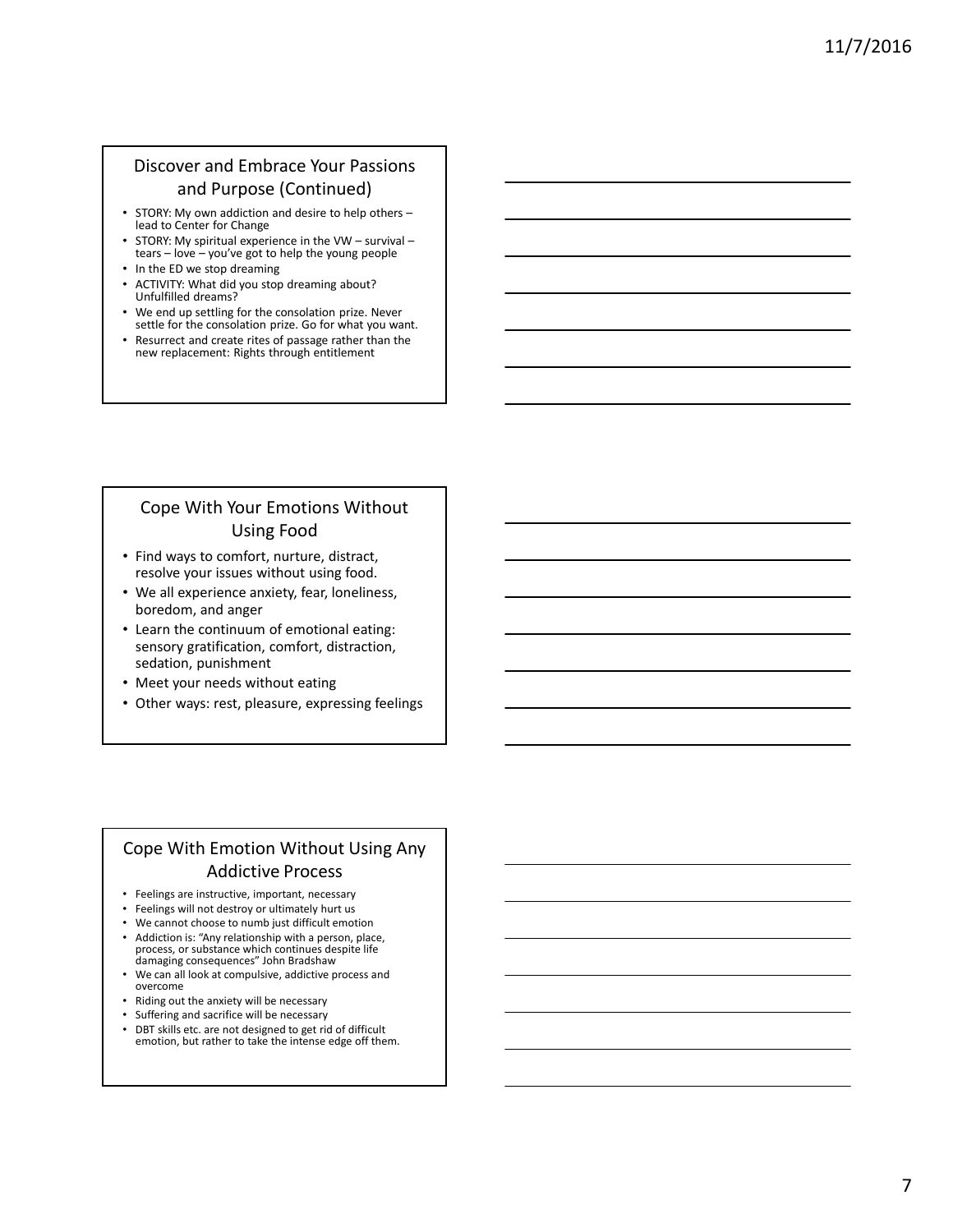#### Respect Your Body

- Accept your genetic blueprint
- The goal must be to get to natural ideal weight and natural set point<br>• Don't wait for weight loss before you take care of yourself
- Don't wait for weight loss before you take care of yourself
- Get rid of clothes that don't now fit • Take risks, have fun, and get socially involved now. Postpone nothing.
- 
- Respect your body<br>• Dress your body co
- Dress your body comfortably<br>• Seed and allow physical touch Seed and allow physical touch according to your comfort levels and needs
- Find ways to allow your body to move
- Get off the pattern of constant body measurement with scales, clothes, etc.

## Respect You: Mind, Body, and Soul

- Accept you for who you are
- The goal is embracing oneself rather than sculpting yourself<br>• Don't wait for cortain achievements to take good care of you
- Don't wait for certain achievements to take good care of yourself<br>• Don't wait to fool certain wave about yourself before you take good
- Don't wait to feel certain ways about yourself before you take good care of yourself Get clear on your spiritual beliefs and live with them with Integrity
- and without perfectionism • Live a life of honesty with self correction as the key rather than
- perfect honesty
- Get clear about your dreams and purpose and live with them • Talk with yourself and affirm yourself with messages which are kind, encouraging, hopeful, and uplifting
- Cease the measuring of your character. Either have no judge or let God be the judge – not your or other people.

## Exercise – Feel the Difference

- Shift focus to moving your body rather than the burning of calories
- Assure nourishment so that will the energy needed to exercise
- Focus on exercise as a way to take good care of you
- Get active in daily living
- Make exercise a non negotiable priority but not a rigid task master
- Remember Rest
- STORY: Kilimanjaro pole pole slow and steady takes us to where we want to go. Western culture overdo then long rest, build big fire and move away from heat and get cold. Versus – listen to body, conserve energy, build small fire – get close and get warm.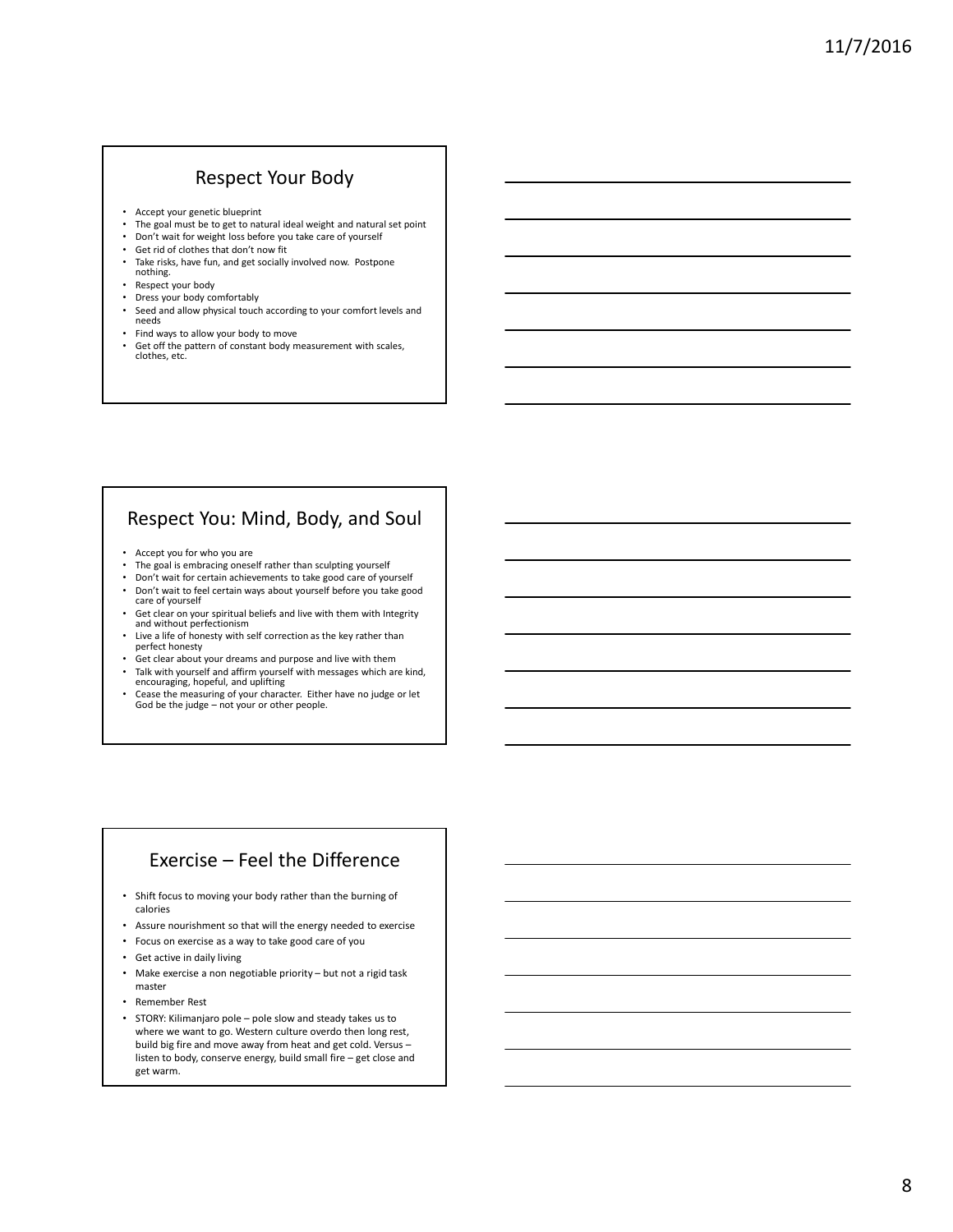#### Avoid Avoidance: Just Do It

- No matter where low self esteem originates it is avoidance which maintains it
- Avoidance is a pattern of ignoring impressions
- Eating disorders become illnesses of avoidance Eating disorders become the place to hide, wait, avoid
- Eating disorders become the consolation prize in the fear of failing at having what is truly desired.
- Therapy and life must be active it must transcend talking<br>• We overcome fear by taking action either haby steps or d
- We overcome fear by taking action either baby steps or diving in<br>• Treatment must go the distance as not to reinforce phobia include
- Treatment must go the distance as not to reinforce phobia including weight gain
- ACTIVITY: If not avoiding then what would you do tonight tomorrow?<br>What would you try? What would you ask for? What would you give?<br>What would you share? Where would you go?
- What are you waiting for?

#### Honor Your Health – Gentle Nutrition

- You don't have to eat a perfect diet to be healthy
- Progress not perfection is what counts

#### Honor Yourself: The Intention of Love

- Make choices in your life that are self respectful<br>• Learn boundaries in relationships that preserve
- Learn boundaries in relationships that preserve self respect<br>• Remember that love and relationships are not the same thin
- 
- Remember that love and relationships are not the same thing. Love is<br>
unconditional while relationships are always conditional.<br>
 Treat yourself as you would your best friend, daughter, little sister settle for<br>
nothi
- 
- During difficult times memories of the past or a difficult present find the truth<br>• Give of yourself. Don't hold back. If you treat yourself as if you have a crappy gift<br>• Give you will fell badly about yourself.
- 
- Don't refuse love. Staying alone, being superficial, focusing on the externals,<br>refusing to ask for help, resisting offered help these are all refusals of love.<br>• ACTIVITY: When is the last time help was offered that
- STORY: Reunion mingling diads and getting to know each other. 8 year old granddaughter ignored my facilitator role and told me how much she loved me and appreciated me and the way I treat her. Spiritual moment.